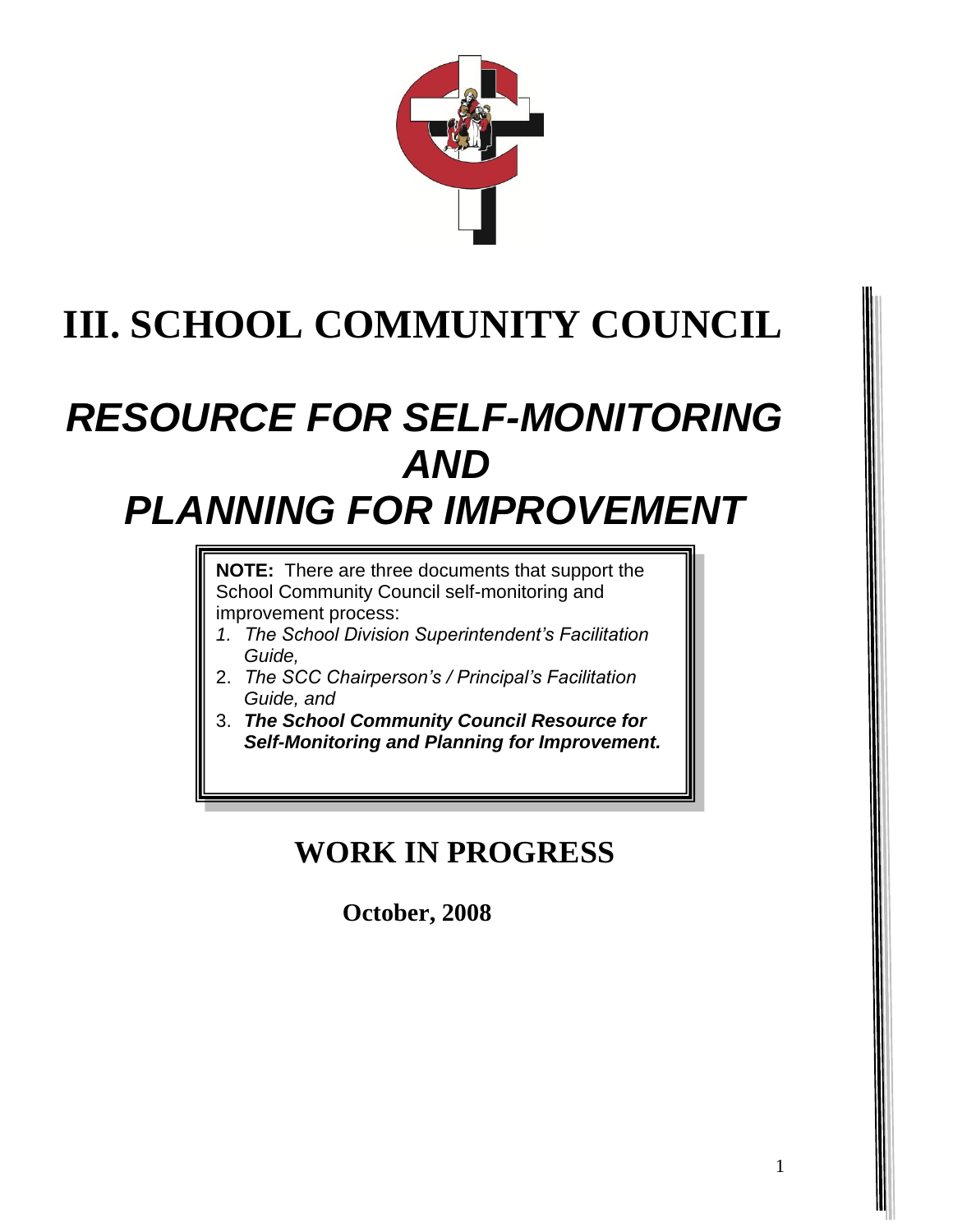#### *SELF-MONITORING AND PLANNING FOR IMPROVEMENT: Strengthening Our Ability to Support Student Wellbeing and Learning Success*

In recent years, schools and school boards in Saskatchewan have been working actively to establish School Community Councils (SCCs) in every school or school community in the province. The purpose of SCCs is to:

- strengthen shared responsibility for the learning success and wellbeing of all children and youth; and,
- encourage and facilitate parent and community engagement in school planning and improvement processes.

Monitoring progress and effectiveness is a critical part of the work of a School Community Council. Knowing how well your Council is performing is key to improving its contribution to student wellbeing and learning success, and demonstrates public accountability.

This resource tool is intended to support SCCs by both:

- serving as an *orientation* and *learning opportunity* for Councils to clarify and strengthen their understanding of their role and responsibilities, and
- providing a process to gather and *interpret information about the effectiveness of their work,* enabling them to strengthen their contribution and continuously improve.

It will assist your Council to determine promising practices, understand current strengths and weaknesses, and identify realistic directions for improvement. The information gathered will also assist boards of education in understanding the challenges and successes being experienced by SCCs and what supports are needed.

#### **SCC SELF-MONITORING AND PLANNING FOR IMPROVEMENT**

The Monitoring and Planning for Improvement Tool is based on the five key functions in the role and practices of effective School Community Councils:

- Council Development,
- The Learning Improvement Plan,
- **Community Development and Partnerships,**
- Communications, and
- Monitoring Results and Planning to Improve.

**To guide Councils in this monitoring and planning process, a**  *Facilitation Guide for SCC Chairpersons and Principals* **accompanies this tool.**

The Facilitator's Guide provides direction on guiding the exercises in this tool, including time requirements.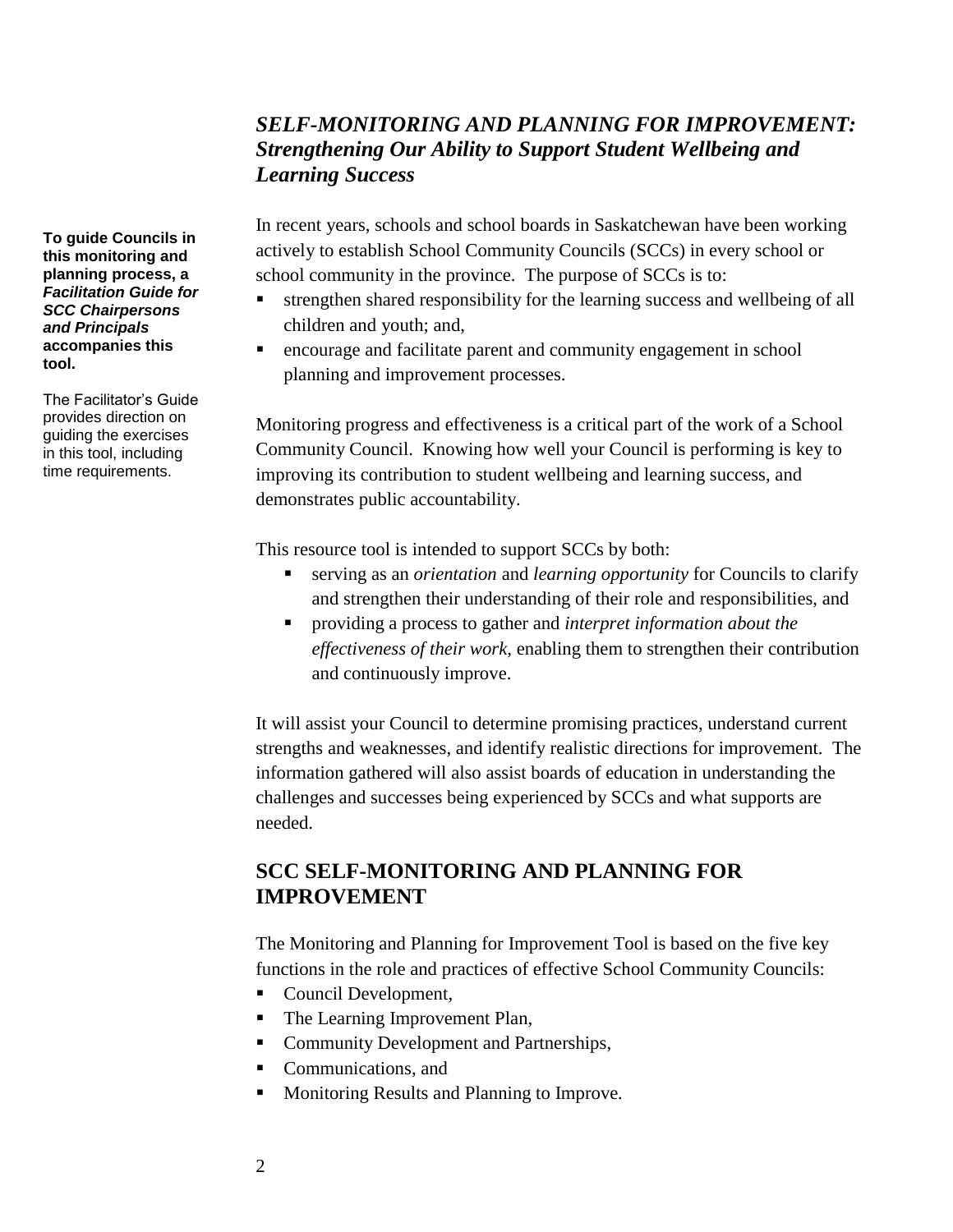Given that Councils are at differing stages of implementation and development across the province and constantly orientating new members and evolving **please feel free to refine any aspects of this tool to make it more useful to your situation.**

The tool provides a common framework for monitoring and planning for improvement by Councils across the province. Given that Councils are at differing stages of implementation and development across the province and constantly orientating new members and evolving, **please feel free to refine any aspects of this tool to make it more useful to your situation**.

The tool includes four exercises:

- Exercise 1: Individual Perspectives on Council Effectiveness *How are we doing?*
- Exercise 2: Reflection on Effectiveness and Next Steps *How might we move forward?*
- Exercise 3: Planning Actions for Improvement *What are our next steps?*
- Exercise 4: Understanding Effectiveness *How Do We Define and Measure Our Success?*

#### **EXERCISE 1: Individual Perspectives on Council Effectiveness –** *How are we doing?*

*Council members complete the following rating individually.* Five charts are provided, one for each of the key functions in the roles and responsibilities of effective Councils: *Council Development, Learning Improvement Plan, Community Development and Partnerships, Communications, and Monitoring Results and Planning to Improve.*

Based on your experience on the Council during the past 12 months, rate each of indicators of effectiveness in the charts below using a scale from *never*  $\mathbb{O}$ , to *sometimes* 2, to *usually* 3, to *always* 4.

A line is included at the end of each key function for individual schools/divisions to include their own measure(s) of effectiveness related to specific policies and activities in which they are involved.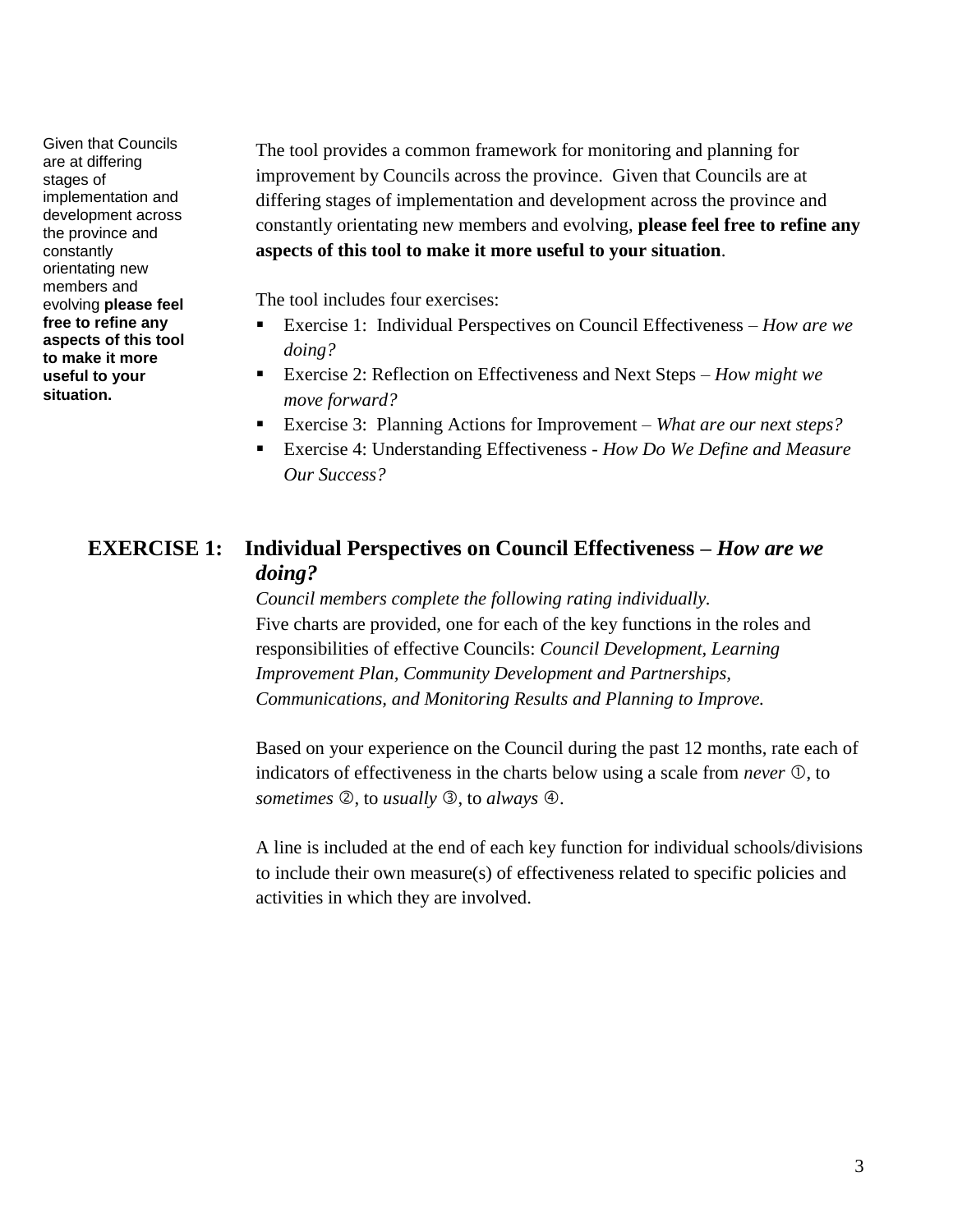| 1. Council Development                                                                                                                                                                                                                                                                                                                                                       |               |                |                                       |               |
|------------------------------------------------------------------------------------------------------------------------------------------------------------------------------------------------------------------------------------------------------------------------------------------------------------------------------------------------------------------------------|---------------|----------------|---------------------------------------|---------------|
| <b>Building a Representative &amp; Effective Council</b>                                                                                                                                                                                                                                                                                                                     |               |                |                                       |               |
|                                                                                                                                                                                                                                                                                                                                                                              |               |                | <b>Never Sometimes Usually Always</b> |               |
| In my experience                                                                                                                                                                                                                                                                                                                                                             |               |                |                                       |               |
| i. Our SCC is inclusive and reflects the make-up of the community and students in the school. (This includes both elected<br>members and advisory positions in support of School <sup>PLUS</sup> .) (REQUIRED)                                                                                                                                                               | $\circled{0}$ | $\circled{2}$  | $\circled{3}$                         | $\circled{4}$ |
| ii. Our SCC has developed a Constitution regarding its operations and submitted and has received approval from the School<br>Board. (The Constitution includes: subcommittees and officers, schedule of meetings, means if public communication and<br>consultation, code of conduct, decision-making processes, and complaint and dispute resolution processes.) (REQUIRED) | (1)           | $\overline{O}$ | $\overline{\circ}$                    | $\circledA$   |
| Our Council abides by the Constitution in our activities and practices. (REQUIRED)                                                                                                                                                                                                                                                                                           | $\circled{0}$ | $\circled{2}$  | $\circled{3}$                         | $\circled{4}$ |
| I am clear about the roles and responsibilities of the SCC and believe they are understood may all members.<br>(EFFECTIVE PRACTICE)                                                                                                                                                                                                                                          | $\circled{0}$ | $^{\circledR}$ | $\circled{3}$                         | $\circledA$   |
| iii. The SCC receives and manages an annual operating budget from the school board and includes it operating expenditures in<br>public reporting activities. (REQUIRED)                                                                                                                                                                                                      | $\circled{0}$ | $\circled{2}$  | $\circled{3}$                         | $\circled{4}$ |
| iv. Our SCC approaches duties with discretion and maintains confidentiality regarding information about or complaints about<br>any pupil, family member, guardian, teacher, administrator or other employee of or member of the board of education.<br>(REQUIRED)                                                                                                            | $\circled{0}$ | $\circled{2}$  | $\circledS$                           | $\circledA$   |
| $\nu$ . The SCC has participated in opportunities related to:                                                                                                                                                                                                                                                                                                                |               |                |                                       |               |
| orientation,                                                                                                                                                                                                                                                                                                                                                                 | $\circled{0}$ | $^{\circledR}$ | $\circled{3}$                         | $\circledA$   |
| development,<br>$\blacksquare$                                                                                                                                                                                                                                                                                                                                               | $\odot$       | $^{\circledR}$ | $\circled{3}$                         | $\circledA$   |
| training, and<br>٠                                                                                                                                                                                                                                                                                                                                                           | $\circled{0}$ | $\circledZ$    | $\circledS$                           | $\circledA$   |
| networking, to enhance our capacity to carry out our responsibilities. (REQUIRED)<br>٠                                                                                                                                                                                                                                                                                       | $\circled{0}$ | $\circled{2}$  | $\circled{3}$                         | $\circled{4}$ |
| vi. The SCC has a positive working relationship with the school principal and staff. (EFFECTIVE PRACTICE)                                                                                                                                                                                                                                                                    | (1)           | $\circled{2}$  | $\circled{3}$                         | $\circledA$   |
| vii. The SCC is working together well as a team. (EFFECTIVE PRACTICE)                                                                                                                                                                                                                                                                                                        | (1)           | $\circled{2}$  | $\circled{3}$                         | $\circled{4}$ |
| viii. School division and/or school measure (s) of success added here.                                                                                                                                                                                                                                                                                                       | $\circled{0}$ | $\circled{2}$  | $\circled{3}$                         | $\circled{4}$ |
| Total Score for Council Development: (Sum of the scores for the above statements)                                                                                                                                                                                                                                                                                            |               |                |                                       | /52           |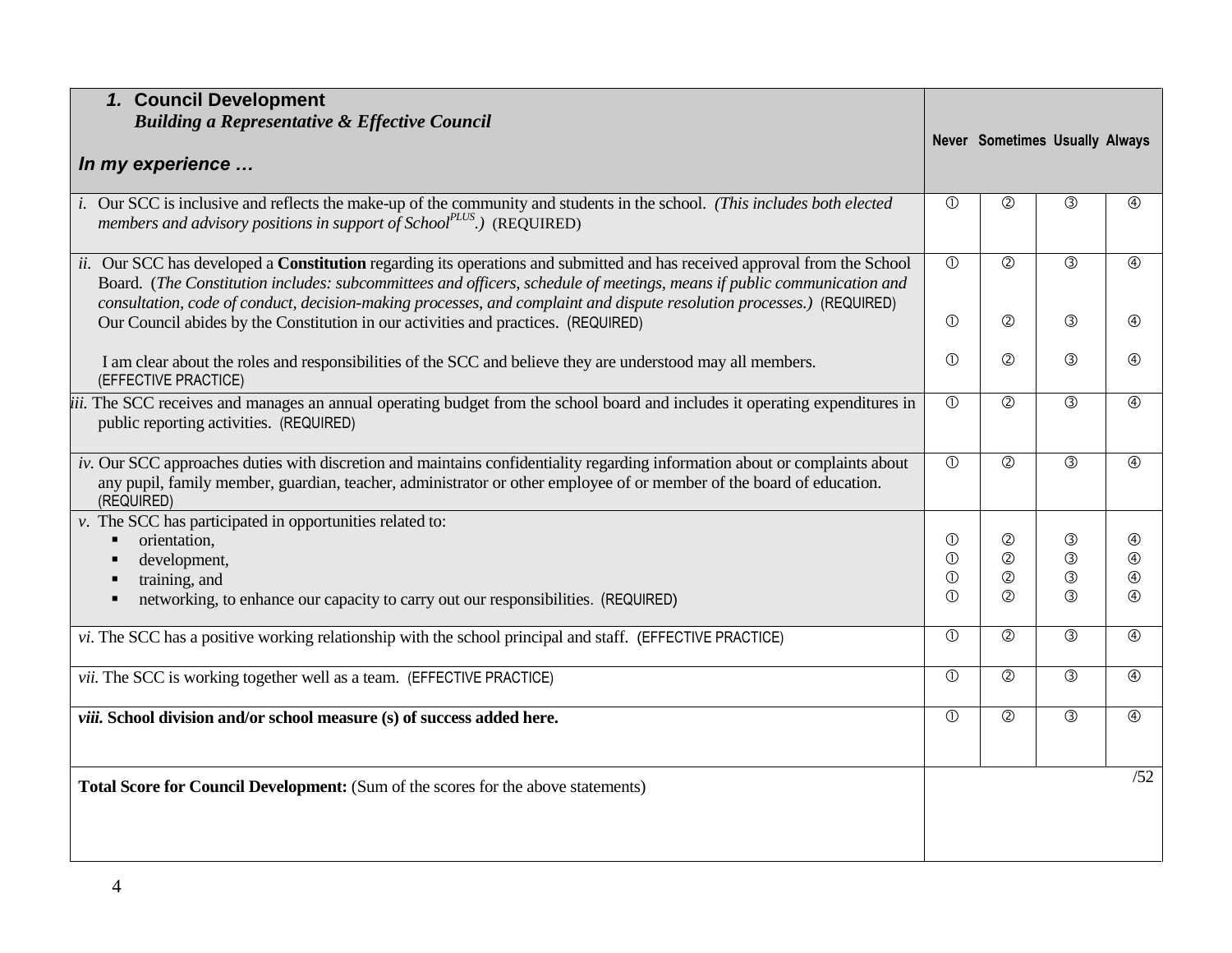| 2. Learning Improvement Plan (School Strategic Plan)<br>Creating a Shared Plan to Strengthen Student Learning & Wellbeing, the Learning Program and<br><b>School Capacity</b>                                                                                                                                                                                                                                                               |               |               |                                       |               |
|---------------------------------------------------------------------------------------------------------------------------------------------------------------------------------------------------------------------------------------------------------------------------------------------------------------------------------------------------------------------------------------------------------------------------------------------|---------------|---------------|---------------------------------------|---------------|
| In my experience                                                                                                                                                                                                                                                                                                                                                                                                                            |               |               | <b>Never Sometimes Usually Always</b> |               |
| i. Our SCC is engaged with staff, students and parents in the development of the Learning Improvement Plan, for<br>recommendation to the board of education. (This plan aligns the Council's work to school division priorities and its<br>strategic plan, and to the goals of the provincial Continuous Improvement Framework: Improved Learning Outcomes,<br>Equitable Opportunities, Successful Transitions, Accountability.) (REQUIRED) | $\circled{1}$ | $\circled{2}$ |                                       | $\circled{4}$ |
| <i>ii.</i> Our SCC focuses its actions in support of student wellbeing and learning and to enhance the capacity of the school.<br>(REQUIRED)                                                                                                                                                                                                                                                                                                | $\circled{0}$ | $\circled{2}$ | $\circled{3}$                         | $\circled{4}$ |
| iii. Our SCC performs any activities assigned to it in the Learning Improvement Plan approved by the board of education.<br>(REQUIRED)                                                                                                                                                                                                                                                                                                      | $\circled{1}$ | $\circled{2}$ | $\circled{3}$                         | $\circled{4}$ |
| v. The Learning Improvement Plan is updated and informed by data and information gathered from this and other evaluations,<br>including data about local and provincial student achievement. (EFFECTIVE PRACTICE)                                                                                                                                                                                                                           | $\circled{0}$ | $\circled{2}$ | $\circled{3}$                         | $\circled{4}$ |
| vi. Special projects of the SCC (such as literacy, homework or parenting education programs) are included in the Learning<br>Improvement Plan and are achieving their intended results. (EFFECTIVE PRACTICE)                                                                                                                                                                                                                                | $\circled{0}$ | $\circled{2}$ | $\circled{3}$                         | $\circled{4}$ |
| vii. School division and/or school measure (s) of success added here.                                                                                                                                                                                                                                                                                                                                                                       | $\circled{1}$ | $\circled{2}$ | $\circled{3}$                         | $\circledA$   |
| Total Score for the Learning Improvement Plan (Sum of above scores)                                                                                                                                                                                                                                                                                                                                                                         |               |               |                                       | /24           |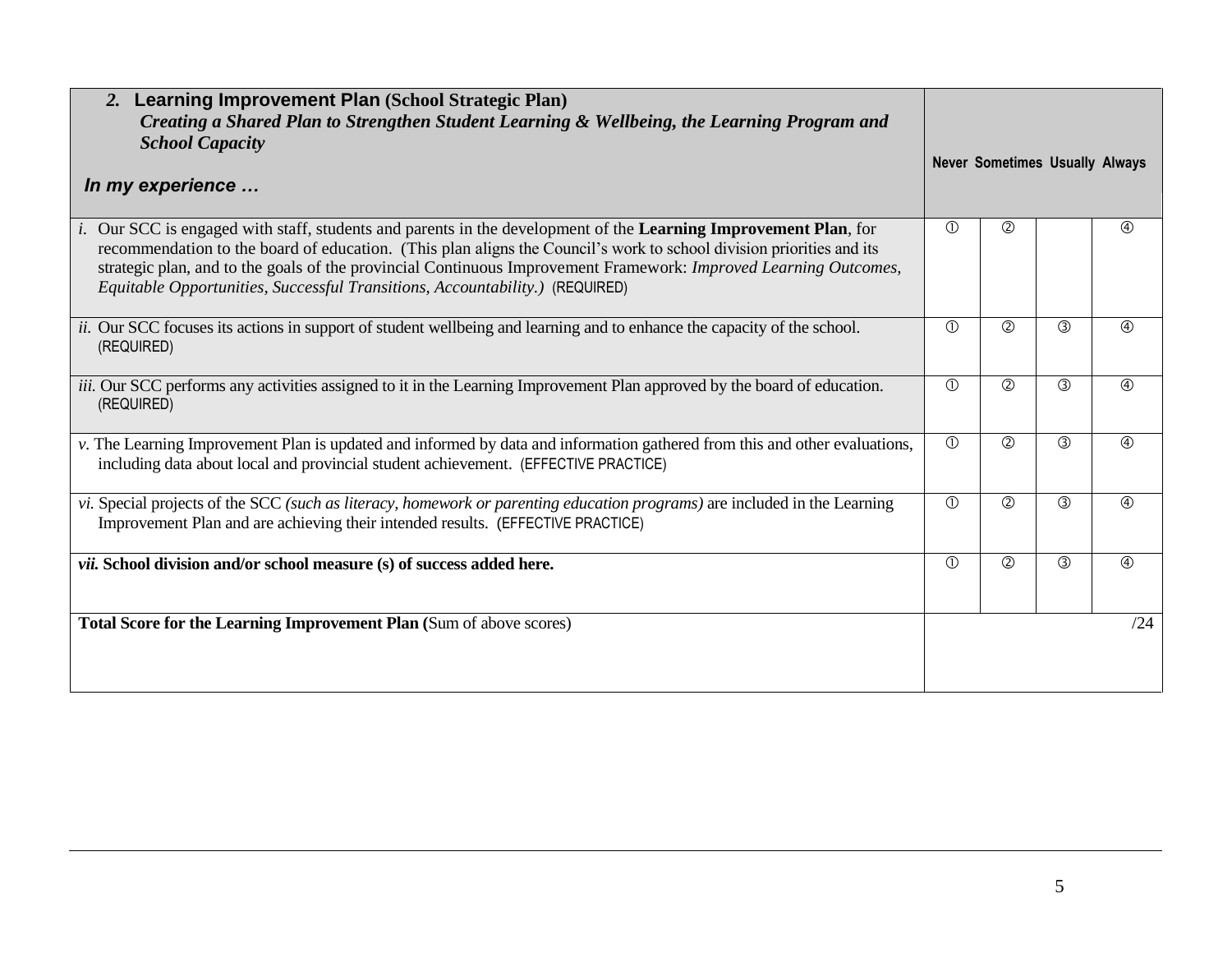| <b>Community Development and Partnerships</b><br>3 <sub>r</sub>                                                                                                                                                                                                                                                                |                |               |                                       |                |
|--------------------------------------------------------------------------------------------------------------------------------------------------------------------------------------------------------------------------------------------------------------------------------------------------------------------------------|----------------|---------------|---------------------------------------|----------------|
| <b>Understanding and Building Community and Engaging Supports</b>                                                                                                                                                                                                                                                              |                |               |                                       |                |
|                                                                                                                                                                                                                                                                                                                                |                |               | <b>Never Sometimes Usually Always</b> |                |
| In my experience                                                                                                                                                                                                                                                                                                               |                |               |                                       |                |
| i. Our SCC has taken steps to accurately understand the economic, social, cultural & health conditions needs, interests                                                                                                                                                                                                        | $\circled{0}$  | $\circled{2}$ | $\circled{3}$                         | $^{\circledR}$ |
| and aspirations of our community (Developing a School Community Profile :). (REQUIRED)                                                                                                                                                                                                                                         |                |               |                                       |                |
| ii. Our SCC has taken an inventory of resources, assets and supports available in the community to support students'<br>diverse needs and the capacity of the school (School Community Profile). (REQUIRED)                                                                                                                    | $\circled{0}$  | $\circled{2}$ | $\circled{3}$                         | $\circled{4}$  |
| iii. Our SCC provides supports to parents to become more directly involved in their children's learning and development<br>(E.G. homework guides, parenting programs, food safety instruction classroom volunteers, career development and<br>family literacy). (EFFECTIVE PRACTICE)                                           | $\circled{0}$  | $\circled{2}$ | $\circled{3}$                         | $\circled{4}$  |
| iv. Our SCC engages "hard-to-reach" in the Council's work. (EFFECTIVE PRACTICE)                                                                                                                                                                                                                                                | $\circled{0}$  | $\circled{2}$ | $\circled{3}$                         | $\circled{4}$  |
| Our Council engages people who are not on the Council itself to assist with programs and supports.                                                                                                                                                                                                                             | $\circled{0}$  | $\circled{2}$ | $\circled{3}$                         | $\circledA$    |
| v. Advisory positions on the SCC include community representatives to support<br>implementation of School <sup>PLUS</sup> through partnerships to <i>strengthen the capacity of</i><br>school programming such as businesses, First Nations & Métis reps., recreation etc. (RECOMMENDED PRACTICE)                              | (1)            | $\circled{2}$ | (3)                                   | $\circled{4}$  |
| vii. Our SCC identifies and forms relationships with service and support agencies in the school community to meet students'<br>diverse needs through Integrated School-Linked Services as part of SchoolPLUS. (RECOMMENDED PRACTICE)                                                                                           | $\circled{0}$  | $\circled{2}$ | $\circled{3}$                         | $\circled{4}$  |
| viii. Our SCC provides advice to community agencies, organizations and governments on the learning needs and wellbeing of<br>students. (Examples may include the Regional Health District on wellness initiatives and Community Rec. Boards and<br>Library Boards on recreational and literacy needs and programs.) (REQUIRED) | $\overline{0}$ | $\circled{2}$ | (3)                                   | $\circled{4}$  |
| ix. Our SCC works with neighbourhood and community agencies and groups and mobilizes parents to address community<br>issues affecting students and families in creating a stable, safe and supportive community for all. (EFFECTIVE PRACTICE)                                                                                  | $\circled{0}$  | $\circled{2}$ | $\circledS$                           | $\circledA$    |
| x. School division and/or school measure (s) of success added here.                                                                                                                                                                                                                                                            | $\circled{0}$  | $\circled{2}$ | $\circled{3}$                         | $\circled{4}$  |
| Total Score for the Learning Improvement Plan (Sum of above scores)                                                                                                                                                                                                                                                            |                |               |                                       | /40            |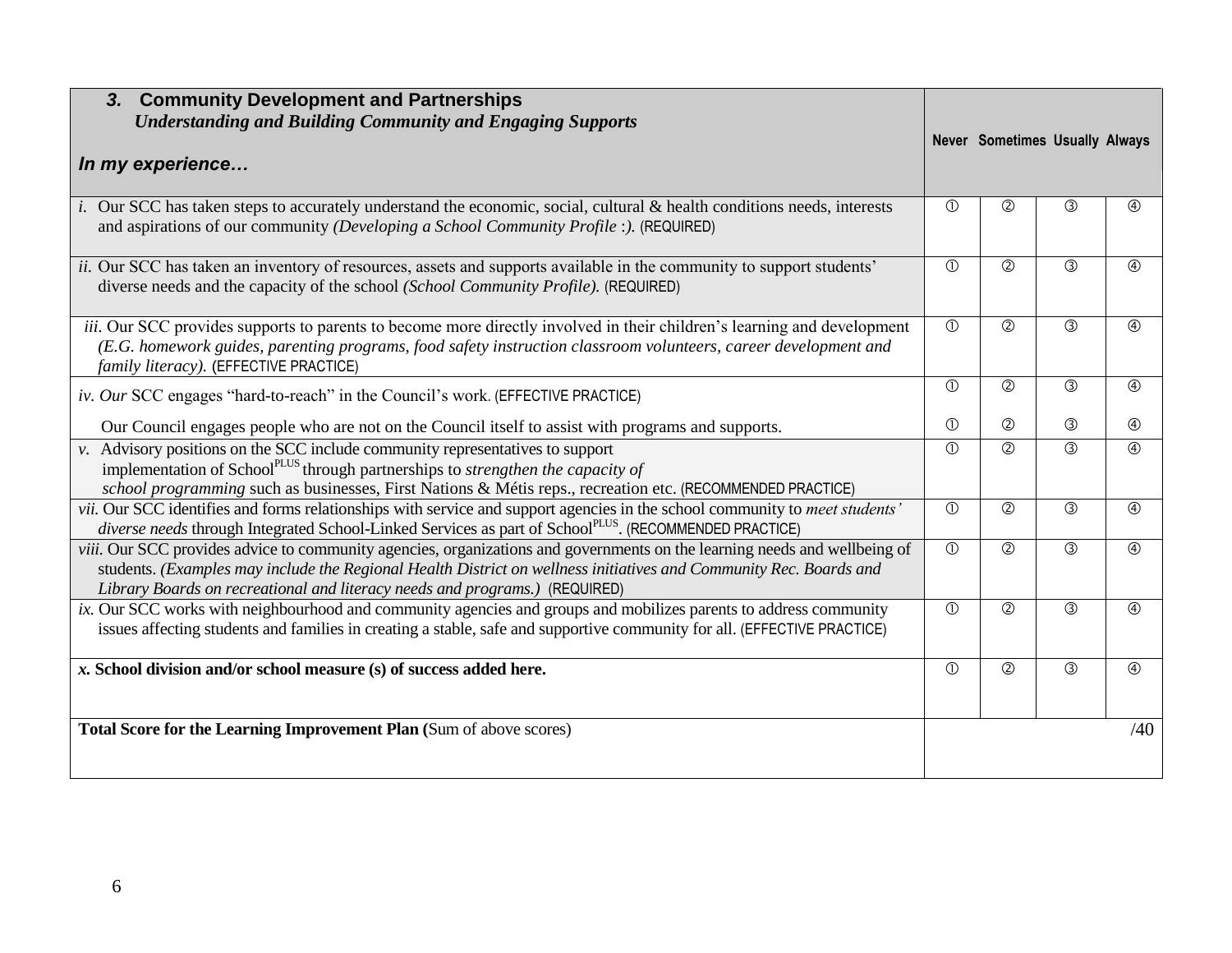| 4. Communications<br>Relationship Building and Reporting - Telling and Asking                                                                                                                                |                                |                                 |                              |                              |
|--------------------------------------------------------------------------------------------------------------------------------------------------------------------------------------------------------------|--------------------------------|---------------------------------|------------------------------|------------------------------|
| In my experience                                                                                                                                                                                             | Never                          | Sometimes Usually Always        |                              |                              |
| <i>i. Our</i> SCC has developed a climate of open & honest communication where everyone an opportunity for input and<br>feels their views are heard and respected. (EFFECTIVE PRACTICE)                      | $\circled{1}$                  | $\circled{2}$                   | $\circled{3}$                | $\circled{4}$                |
| ii. Our SCC has developed channels of communications with parents, community members, students and school<br>personnel. This includes regular communications through:                                        |                                |                                 |                              |                              |
| newsletters,                                                                                                                                                                                                 | $\circledcirc$                 | ②                               | ③                            | $^{\circledR}$               |
| the school/division website(s),                                                                                                                                                                              | $\overline{0}$                 | $^{\circledR}$                  | $\circled{3}$                | $\circledA$                  |
| reports on initiatives,                                                                                                                                                                                      | $\circled{1}$                  | $^{\circledR}$                  | $\circled{3}$                | $\circledA$                  |
| Minutes of Council minutes meetings, and                                                                                                                                                                     | $\circled{1}$                  | $^{\circledR}$                  | $\circled{3}$                | $\circledA$                  |
| Standing meeting agenda item seeking feedback from the school community. (EFFECTIVE PRACTICE)<br>Our SCC has developed a Communications Strategy including the audiences to be reached, issues requiring     | $\circledD$                    | $\circled{2}$                   | $\circled{3}$                | $\circled{4}$                |
| consultation, key messages and feedback mechanisms. (EFFECTIVE PRACTICE)                                                                                                                                     | $\circled{0}$                  | $\circled{2}$                   | $\circled{3}$                | $\circled{4}$                |
| iii. Our SCC actively seeks the perspectives of :                                                                                                                                                            |                                |                                 |                              |                              |
| Parents,                                                                                                                                                                                                     | $\circled{0}$                  | $^{\circledR}$                  | ③                            | $\circledA$                  |
| Students,                                                                                                                                                                                                    | $\circled{1}$                  | $^{\circledR}$                  | $\circled{3}$                | $\circledA$                  |
| People not traditionally involved or heard from, and (EFFECTIVE PRACTICE)                                                                                                                                    | $\circled{0}$                  | $^{\circledR}$                  | $\circled{3}$                | $\circled{4}$                |
| Our SCC facilitates two-way communications. (EFFECTIVE PRACTICE)                                                                                                                                             | $\circled{1}$                  | $\circled{2}$                   | $\circled{3}$                | $\circledA$                  |
| iv. Our SCC provides advice and recommendations to the board of education respecting policies, programs and                                                                                                  | $\circled{0}$                  | $\circled{2}$                   | $\circled{3}$                | $\circledA$                  |
| educational service delivery, including:                                                                                                                                                                     |                                |                                 |                              |                              |
| Pupil code of conduct,                                                                                                                                                                                       | $\circled{0}$                  | $^{\circledR}$                  | $\circledS$                  | $^{\circledR}$               |
| Grade discontinuance,                                                                                                                                                                                        | $\circled{1}$                  | $^{\circledR}$                  | $\circledS$                  | $\circledA$                  |
| School closure,                                                                                                                                                                                              | $\circled{0}$                  | $^{\circledR}$                  | $\circledS$<br>$\circled{3}$ | $\circled{4}$<br>$\circledA$ |
| Religious and cultural instruction,                                                                                                                                                                          | $\circled{0}$<br>$\circled{1}$ | $^{\circledR}$<br>$\circled{2}$ | $\circled{3}$                | $\circledA$                  |
| Language of instruction. (REQUIRED)                                                                                                                                                                          |                                |                                 |                              |                              |
| vi. Our SCC provides advice to the principal and school staff regarding school programs, (including:<br>extra-curricular programs, religious observances and cultural traditions and family life education.) | $\overline{0}$                 | $\overline{O}$                  | $\overline{\circ}$           | $\overline{\circ}$           |
| Our SCC provides advice and shares our understanding of the school community to the principal and school staff                                                                                               | $\circled{0}$                  | $\circled{2}$                   | $\circled{3}$                | $\circledA$                  |
| and to the board of education. (REQUIRED)                                                                                                                                                                    |                                |                                 |                              |                              |
| vii. Our SCC has opportunities to network and dialogue with the school board and admin staff. (EFFECTIVE PRACTICE)                                                                                           | $\circled{0}$                  | $\circled{2}$                   | $\circled{3}$                | $\circledA$                  |
| viii. School division and/or school measure (s) of success added here.                                                                                                                                       | $\circled{1}$                  | $^{\circledR}$                  | $\circled{3}$                | $\circledA$                  |
| Total Score for the Learning Improvement Plan (Sum of above scores)                                                                                                                                          |                                |                                 |                              | /94                          |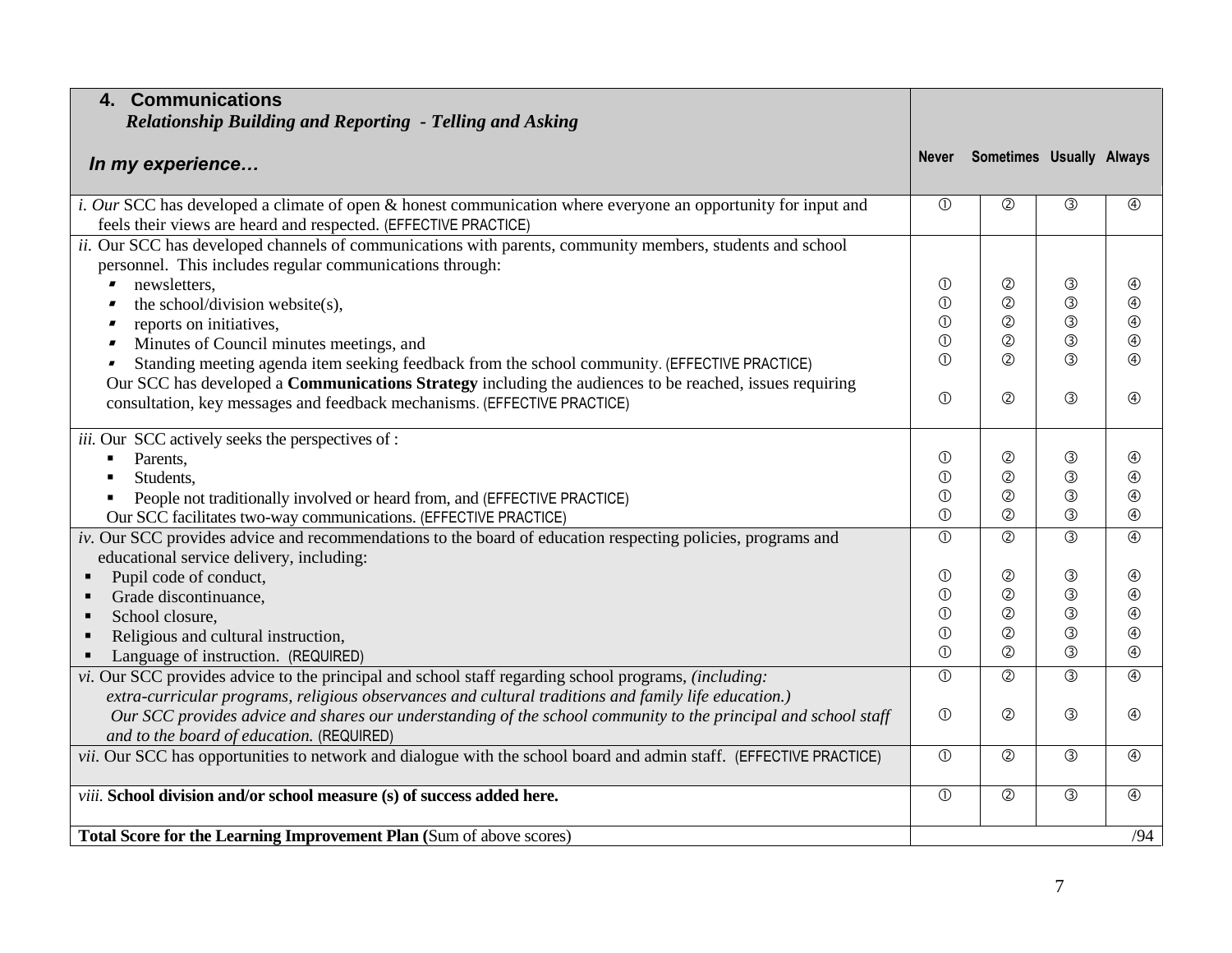| 5. Monitoring Results & Planning to Improve<br><b>Measuring Progress and Using Data to Guide Improvements</b><br>In my experience                                                                                                                | <b>Never</b>  | Sometimes Usually Always |               |               |
|--------------------------------------------------------------------------------------------------------------------------------------------------------------------------------------------------------------------------------------------------|---------------|--------------------------|---------------|---------------|
| <i>i.</i> Discussions at SCC meetings focus on how to strengthen student learning and wellbeing, as well how to support<br>school programs. (RECOMMENDED PRACTICE)                                                                               | $\circled{1}$ | $^{\circledR}$           | $\circled{3}$ | 4             |
| ii. Our SCC is accountable, transparent and responsive in its relationship with parents, the school community and the<br>school board on its actions and progress. (RECOMMENDED PRACTICE)                                                        | $\circled{1}$ | $\circled{2}$            | $\circled{3}$ | $\circled{4}$ |
| iii. Our SCC provides an annual report to parents, students, community members, the board of education and<br>others about its plans, initiatives, and accomplishments. (REQUIRED)                                                               | $\circ$       | $\circled{2}$            | (3)           | $\circled{4}$ |
| iv. Our SCC uses data and information from this monitoring process and others including provincial and local<br>student attendance and achievement information to develop our LIP and support actions for improvement.<br>(RECOMMENDED PRACTICE) | $\circ$       | $\circled{2}$            | (3)           | $\circled{4}$ |
| v. I and the Council have received training on the use and understanding of data, and have had data relevant to<br>our work explained to us. (RECOMMENDED PRACTICE)                                                                              | $\circled{1}$ | $\circled{2}$            | $\circled{3}$ | $\circled{4}$ |
| Our SCC provides opportunities (E.G. an evaluation form) for parents, students, teachers and community<br>vi.<br>members to give us feedback on our work. (RECOMMENDED PRACTICE)                                                                 | $\circled{1}$ | $\circled{2}$            | $\circled{3}$ | $\circledA$   |
| <i>vii.</i> Our SCC engages the school community in celebrating successes. (RECOMMENDED PRACTICE)                                                                                                                                                | $\circ$       | $\circled{2}$            | (3)           | $\circled{4}$ |
| <i>viii.</i> School division and/or school measure (s) of success added here.                                                                                                                                                                    | $\circ$       | $\circled{2}$            | (3)           | $\circled{4}$ |
| Total Score for the Learning Improvement Plan (Sum of above scores)                                                                                                                                                                              |               |                          |               | /28           |

The overall scores in each category will provide you with an indication of how well your Council is doing. For example, if your overall score in the "Monitoring Results and Planning" function is 12 out of a possible 28, than this is a likely area to focus your work for improvement.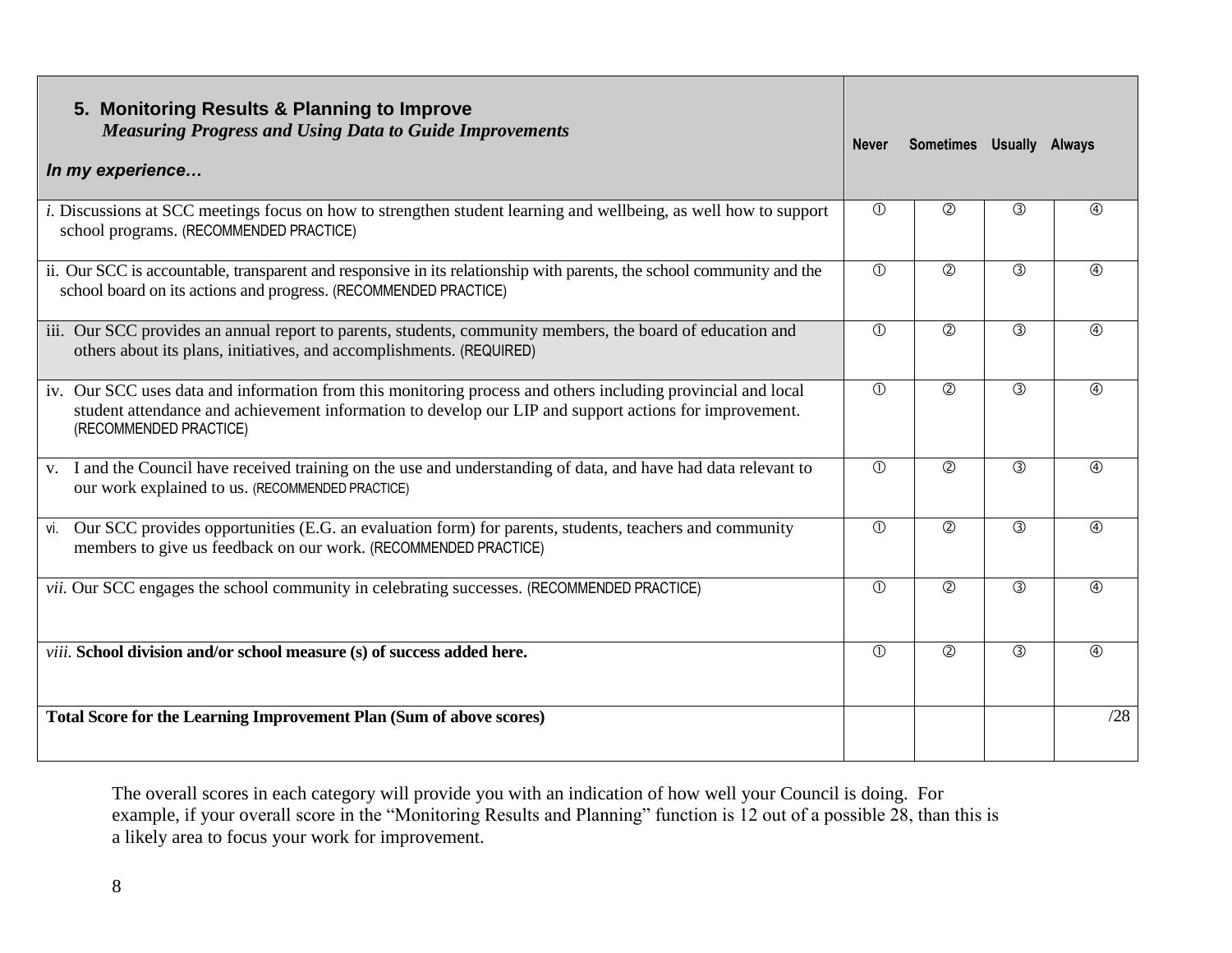#### **EXERCISE 2: REFLECTIONS ON EFFECTIVENESS –** *How might we move forward and*

#### *improve?*

Based on your individual responses to the above (Exercise 1), as a Council discuss the following questions:

| 1. Where are we most successful as a Council? (Building on strengths)<br>NOTE: Working as a Council in the whole, you<br>may wish to focus on <b>one</b> of the key functions<br>at a time:<br>i. Council Development<br>ii. Learning Improvement Plan<br>iii. Community Development & Partnerships<br>iv. Communications<br>v. Monitoring & Planning for Improvement. | 2. Where do we need to improve? What surprises you, stands out,<br>or concerns you about the information collected from Exercise 1?<br>(Areas for attention & opportunities for growth)                                                                                                                                                                                                                                         |
|------------------------------------------------------------------------------------------------------------------------------------------------------------------------------------------------------------------------------------------------------------------------------------------------------------------------------------------------------------------------|---------------------------------------------------------------------------------------------------------------------------------------------------------------------------------------------------------------------------------------------------------------------------------------------------------------------------------------------------------------------------------------------------------------------------------|
| 3. How are we acting to support and implement our Learning<br><b>Improvement Plan (School Strategic Plan)?</b> How do our goals align<br>with the priorities of the School Board and the Continuous Improvement<br>Plan? Are there any surprises for you in the linkage between your LIF<br>and your work?                                                             | 4. What can we do differently to make the School Community<br><b>Council more effective?</b> What are some next steps we can take to<br>be more effective? (General conversation and work toward<br>prioritizing next steps and actions).<br>NOTE: The following Exercise 3 will support<br>your Council in drilling down on areas for<br>improvement and explicitly determining next<br>steps, including the intended results. |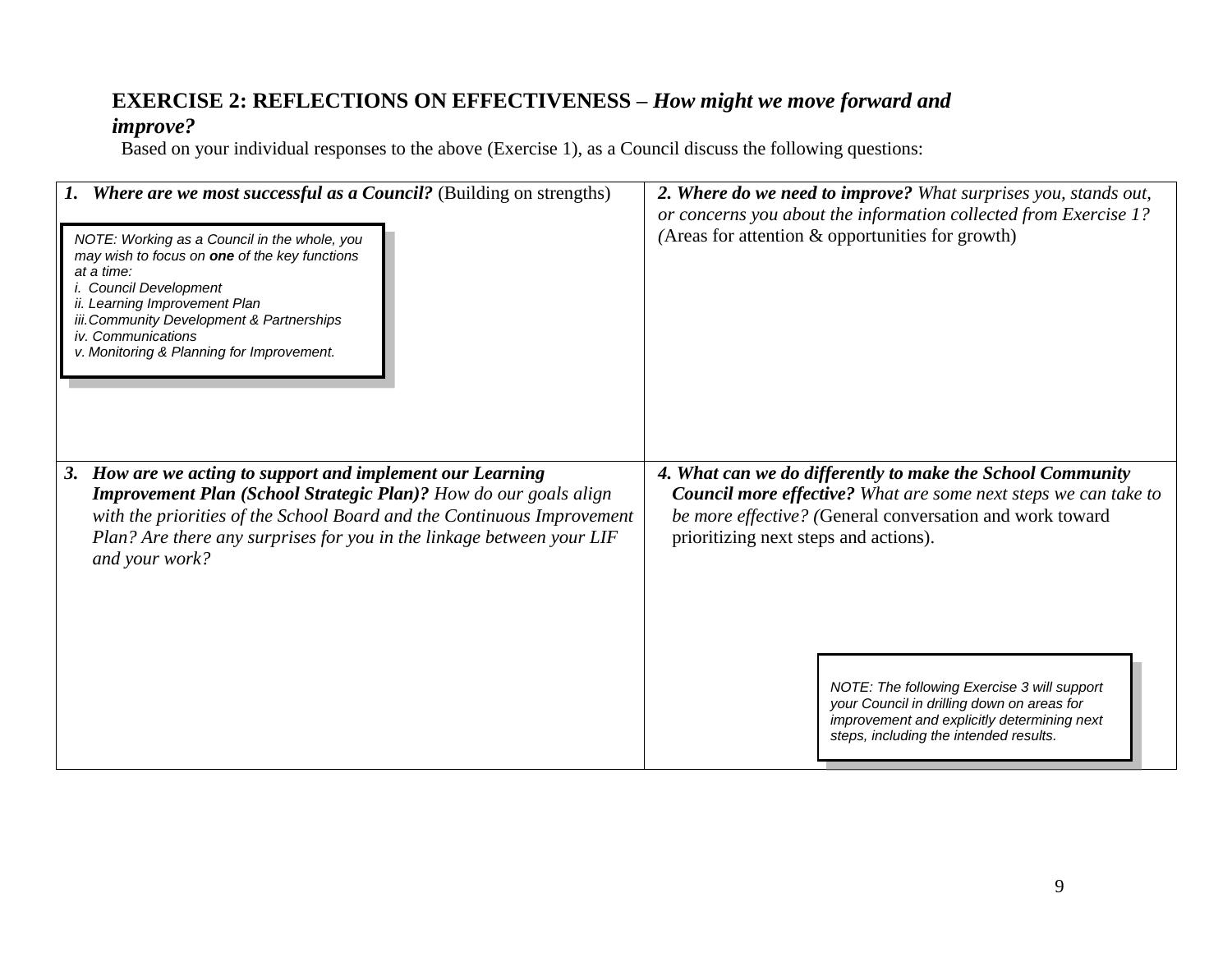#### **EXERCISE 3: PLANNING ACTIONS FOR IMPROVEMENT –** *Identifying Next Steps and Intended Results*

Building on the information gained and discussions of Exercise 1 and 2 outline the actions your Council is committed to for improving performance in each of its five key functions, including what you hope to achieve as results.

| <b>Areas of Council</b><br><b>Effectiveness:</b>                       | <b>Strengths</b> | <b>Areas for Improvement</b> | <b>Next Steps</b><br>(Prioritized) | <b>Intended Results/</b><br><b>Outcomes</b> |
|------------------------------------------------------------------------|------------------|------------------------------|------------------------------------|---------------------------------------------|
| 1. Council<br><b>Development</b>                                       |                  |                              |                                    |                                             |
| 2. Learning<br><b>Improvement Plan</b>                                 |                  |                              |                                    |                                             |
| 3. Community<br>Development &<br><b>Partnerships</b>                   |                  |                              |                                    |                                             |
| 4. Communications                                                      |                  |                              |                                    |                                             |
| <b>Monitoring</b><br>5.<br><b>Results &amp; Planning</b><br>to Improve |                  |                              |                                    |                                             |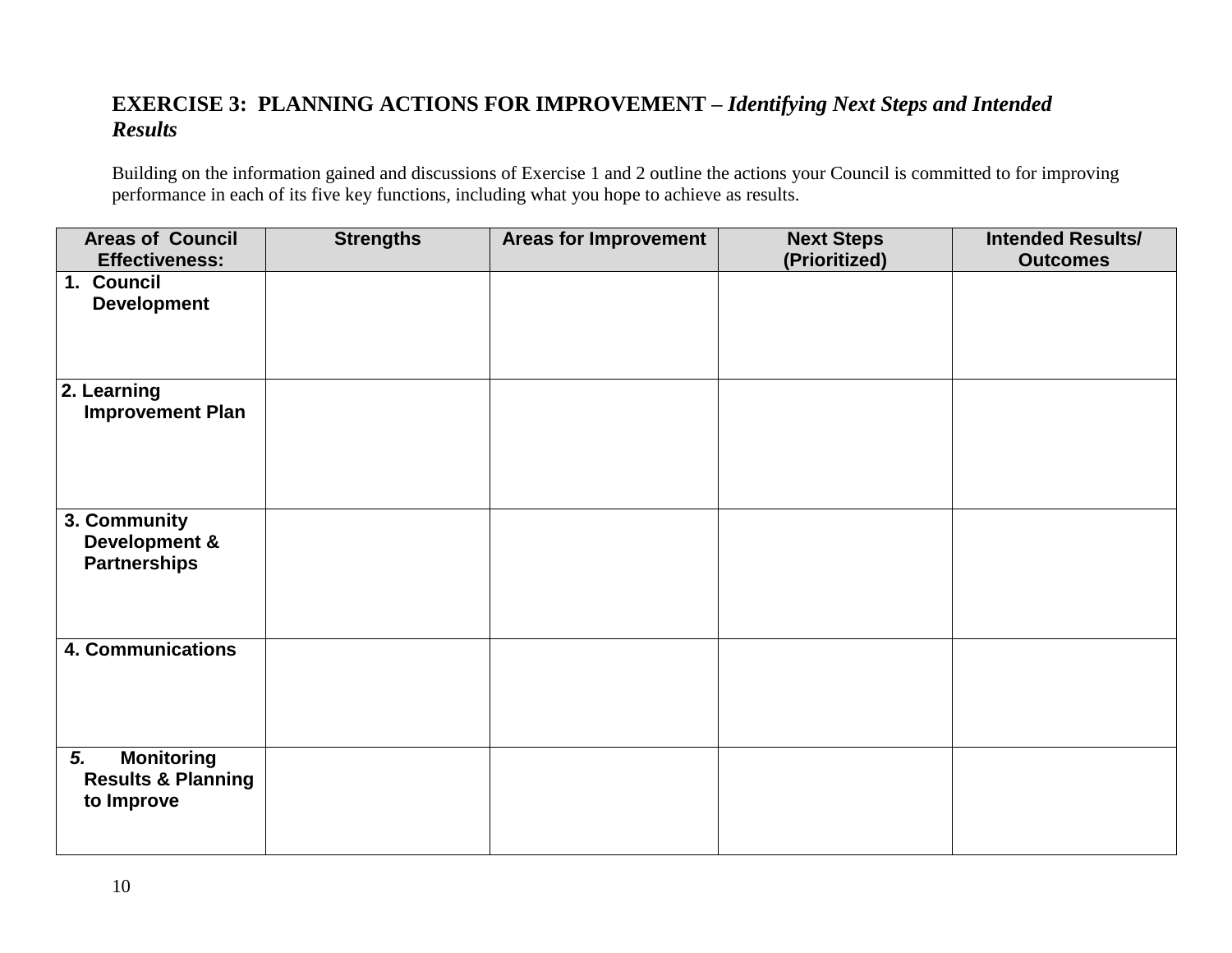#### **EXERCISE 4: UNDERSTANDING EFFECTIVESS:** *How Do We Define and Measure Our Success?*

The following continuum describes criteria of effectiveness related to three stages of Council development in their key responsibility areas:

**Stage 1:** the Council is at the *initial developmental stage* and is primarily functioning to "inform" its public;

**Stage 2**: the Council is *progressing* in its development and is "involving" key representatives, as well as involved in the development of the Learning Improvement Plan and other key responsibilities.

**Stage 3:** the Council is working at a *proficient and effective* level, "engaging" others meaningfully and engaged successfully in the critical work of enhancing student wellbeing and learning success.

For each column, select the level of development that best describes your current practices and operations. Feel free to add other indicators of effectiveness in the "other" line to describe your specific and unique situation.

| Level of                                                             | <b>Council Development</b>                                                                                                                                                                                                                                                                                                                                                                                                                                                                                                                                                 | <b>Learning Improvement Plan</b>                                                                                                                                                                                                                                                                                                                                                                                                                                                                       | <b>Community Engagement &amp;</b>                                                                                                                                                                                                                                                                                                                                                                                                                                                                                     | <b>Communications</b>                                                                                                                                                                                                                                                                                                                                                                                                                                                                                                   | <b>Monitoring Results &amp;</b>                                                                                                                                                                                                                                                                                                                        |
|----------------------------------------------------------------------|----------------------------------------------------------------------------------------------------------------------------------------------------------------------------------------------------------------------------------------------------------------------------------------------------------------------------------------------------------------------------------------------------------------------------------------------------------------------------------------------------------------------------------------------------------------------------|--------------------------------------------------------------------------------------------------------------------------------------------------------------------------------------------------------------------------------------------------------------------------------------------------------------------------------------------------------------------------------------------------------------------------------------------------------------------------------------------------------|-----------------------------------------------------------------------------------------------------------------------------------------------------------------------------------------------------------------------------------------------------------------------------------------------------------------------------------------------------------------------------------------------------------------------------------------------------------------------------------------------------------------------|-------------------------------------------------------------------------------------------------------------------------------------------------------------------------------------------------------------------------------------------------------------------------------------------------------------------------------------------------------------------------------------------------------------------------------------------------------------------------------------------------------------------------|--------------------------------------------------------------------------------------------------------------------------------------------------------------------------------------------------------------------------------------------------------------------------------------------------------------------------------------------------------|
| <b>Development</b>                                                   |                                                                                                                                                                                                                                                                                                                                                                                                                                                                                                                                                                            |                                                                                                                                                                                                                                                                                                                                                                                                                                                                                                        | <b>Partnerships</b>                                                                                                                                                                                                                                                                                                                                                                                                                                                                                                   |                                                                                                                                                                                                                                                                                                                                                                                                                                                                                                                         | <b>Planning to Improve</b>                                                                                                                                                                                                                                                                                                                             |
| Stage 3<br><b>Proficient &amp;</b><br><b>Effective</b><br>(Engaging) | Independent Executive with<br>interdependent leadership<br>between principal & chair<br>Principal advises, chair leads<br>or co-leadership<br>Inclusive & open<br>Representative membership<br>All members understand<br>roles & relationships<br>Understands community<br>issues, needs, aspirations $\&$<br>resources<br>Works well as team<br>$\blacksquare$<br>Student & minority voice<br>Productive meetings<br>SCC is an integral,<br>purposeful and valued<br>component of school<br>division governance,<br>integrated into Board of<br>Education decision-making | Focused on supporting<br>student learning &<br>wellbeing<br>School community<br>involved in implementing<br>Learning Improvement<br>$Plan$ ( $LIP$ )<br>LIP actions and results<br>monitored for continuous<br>improvement<br>SCC responsibilities<br>address key matters linked<br>to the division priorities<br>and provincial CIF<br>• The SCC uses evaluation<br>and assessment information<br>and data appropriately to<br>inform and strengthen its<br>planning and contributions<br>OTHER?<br>٠ | Council is knowledgeable<br>٠<br>of the social, health $\&$<br>economic conditions of the<br>community & the needs,<br>aspirations & abilities of<br>the students<br>Council engages broad and<br>diverse representatives<br>from the school community<br>to strengthen the learning<br>program and provide<br>supports for students'<br>diverse needs (School <sup>PLUS</sup> )<br>Council provides advice to<br>$\blacksquare$<br>community agencies on the<br>learning and wellbeing of<br>students<br>OTHER?<br>٠ | • Communications tools in<br>place to inform parents and<br>community members<br>Regular scheduled<br>meetings between Principal<br>$\&$ chair<br>Constructive relation-ship<br>with community, staff and<br>board<br>Informative and timely<br>communications (Com.<br>Plan)<br>Two-way communications,<br>open and inclusive<br>Good & bad news shard<br>Student achievement data<br>& key priorities shared<br>The SCC seeks out student<br>perspective & those not<br>traditionally heard<br>Provides advice to the | Annual report prepared<br>on activities, plans and<br>results<br>Focused on measuring<br>outcomes / results<br>Outcome data is analysed<br>and used effectively and<br>guides planning and<br>reports<br>Education, information<br>available on the use of<br>data<br>Engages school<br>community in celebrating<br>successes<br>$\blacksquare$ OTHER? |